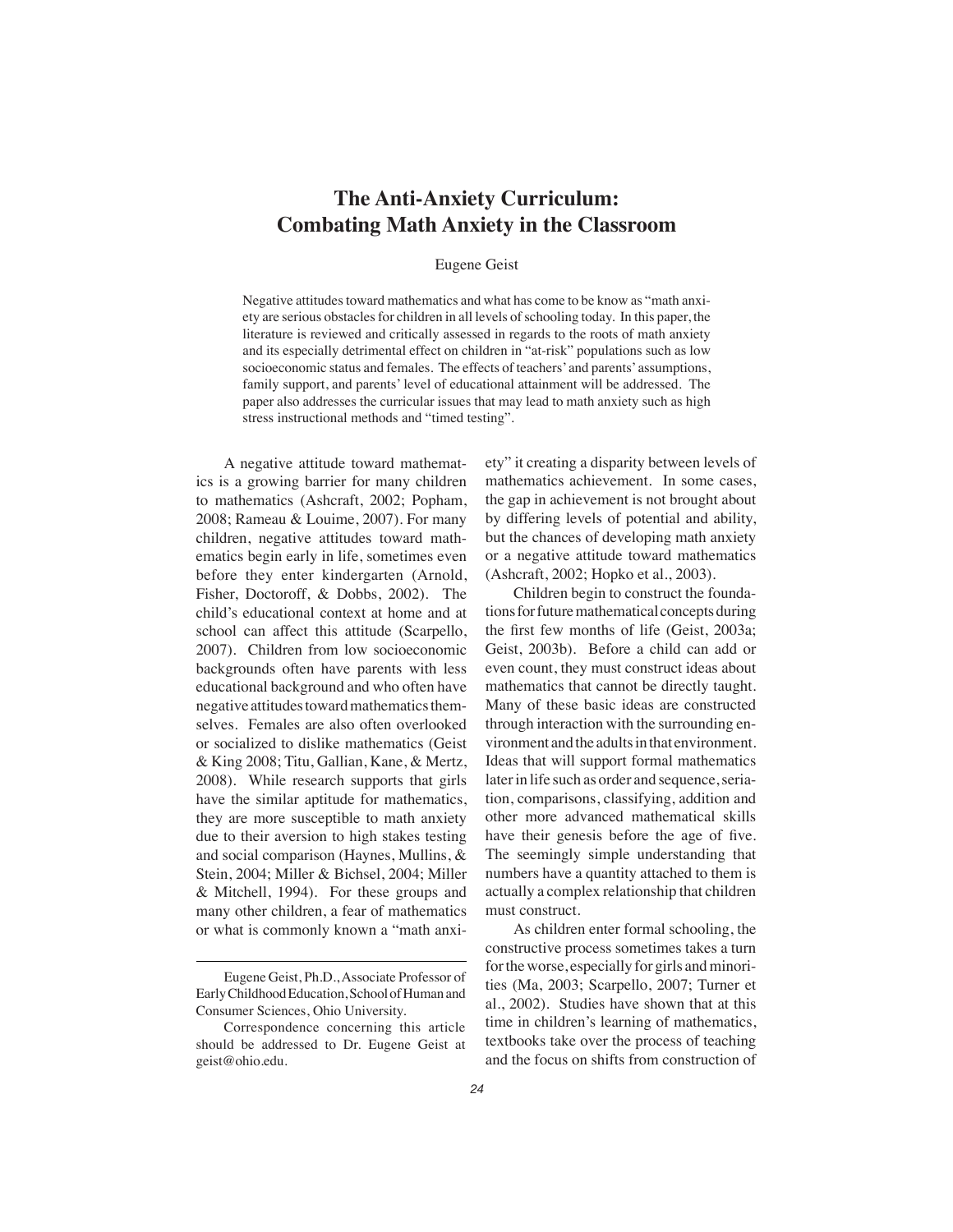concepts using children's own mathematical thinking to teacher imposed methods of getting the correct answer (Geist, 2000). Teachers begin to focus on repetition and speed or "timed tests" as important tools for improving mathematical prowess and skill which can undermine the child's natural thinking process and lead to a negative attitude toward mathematics (Popham, 2008; Scarpello, 2007; Thilmany, 2004; Tsui & Mazzocco, 2007).

This overreliance on timed tests and other high stakes approaches to teaching mathematics reinforce the negative attitude toward mathematics that many children have developed in the early years of life (Scarpello, 2007). For those children who had a positive mathematical experience in the early years, this new approach to learning mathematics is often very different from what they are used to (Popham, 2008). Children begin to associate mathematics with boring work that often does not relate to their everyday life. Teachers will sometimes have the perception that if children are enjoying the activities, it is not really learning (Lewis, 2005).

However, this attitude leads to schools not achieving the objectives that they are set out to achieve. Instead of helping children develop fluency at computation and become more efficient at problem solving, these policies have produced students that rely more on rote memorization and have increased the level of anxiety in young children by making mathematics a high-risk activity. This tends to produce more adults with "math anxiety" and discouraged children who understand the concept but work a little slower. It also may explain some of the disparities between girls and boys regarding attitudes toward mathematics and why minorities tend to perform poorly on mathematics achievement tests.

Recent studies show that roots of the gap in mathematics achievement begins well before the first NAEP assessment in 4<sup>th</sup> grade (Lewis, 2001; Waanders, Mendez, & Downer, 2007). Children entering Kinder-

garten have been shown to have disparities based on socioeconomic level. For girls, the disparity does not manifest itself until after  $4<sup>th</sup>$  grade. The NAEP assessment in  $4<sup>th</sup>$  grade shows that girls actually outperform boys on the math portion of the test. The same NAEP assessment in  $8<sup>th</sup>$  and  $12<sup>th</sup>$  grade show that the girls' advantage disappears as formal schooling, testing and socialization begin girls to create negative attitudes toward mathematics

(which is also measured by the NAEP test).

#### *Gender Effects on Negative Attitudes*

Mathematics in many classrooms is based on a traditional "skills based" model. Too often, this means memorization and rote recitation rather than active concept based learning (Cates & Rhymer, 2003). Worse, it is often taught as if all the students are not just similar, but identical in terms of ability, preferred learning style, and pace of working (Boaler, 1997). Under achievement and non-representation of girls at the highest levels in mathematics may be linked to the method of instruction rather than ability because boys are more likely to adapt better to the traditional skills model (Boaler, 2002). Evidence also shows that times testing and other high stakes assessment effects girls attitude toward mathematics more than boys, leading to higher levels of mathematics anxiety in females (Beilock, 2008). However, even though boys may seem to adapt to this instructional model, it is important to note that boys are overly represented at the lowest and the highest levels in mathematics (Bielinski & Davison, 2001).

These gender differences are exacerbated by the homogenized approach to teaching in which all students are assumed to learn the same way and at the same pace. Imagine a classroom climate that acknowledges gender differences while considering individual styles and behaviors. This classroom climate would be supportive of the mathematical learning needs of boys and girls. An essential element in this approach is planning a cur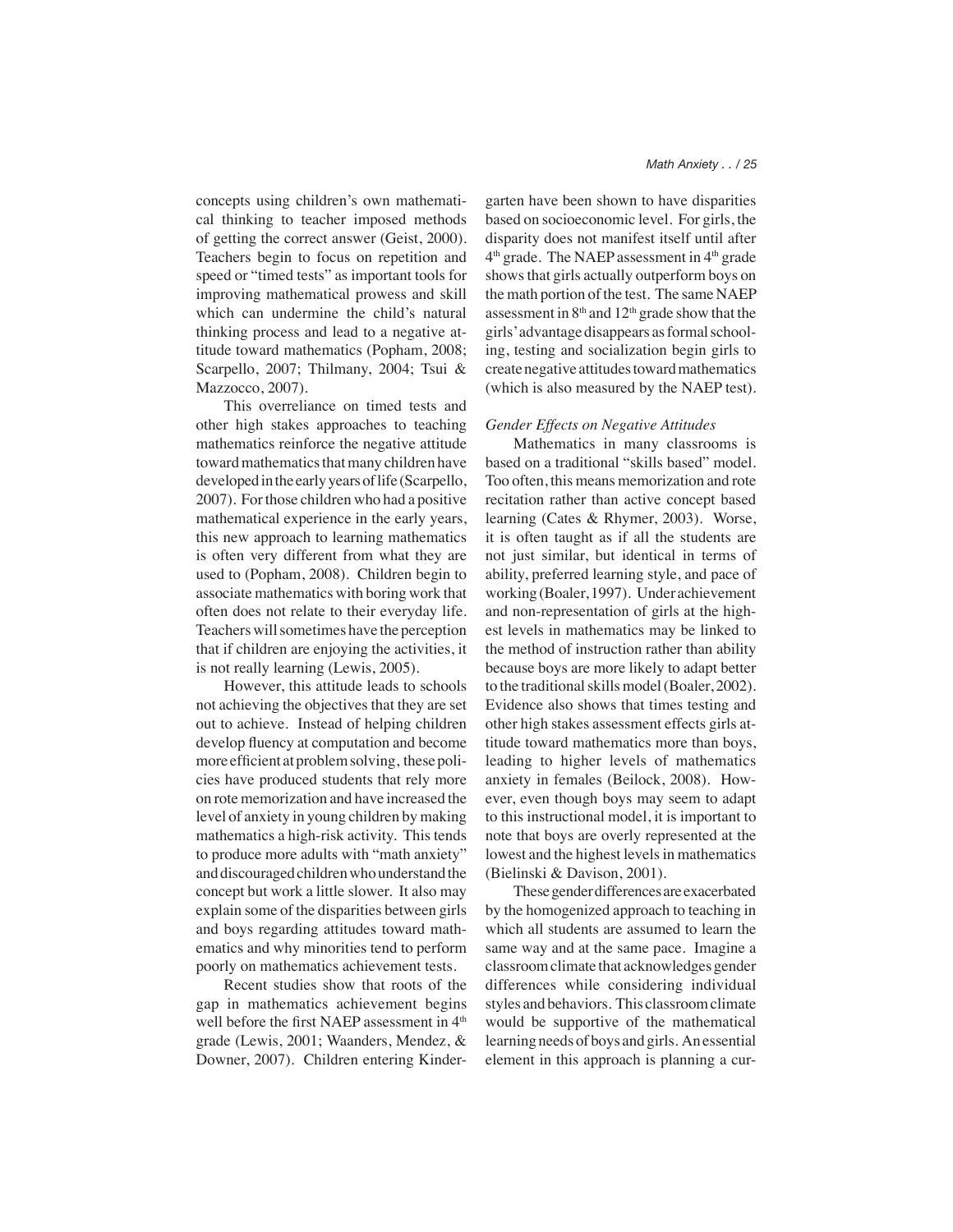riculum that is developmentally appropriate, individualized, and gender responsive.

So, what does this mean for how we teach in our classrooms? It means that we have to be sensitive to the different needs of boys and girls. Their brains are different and more importantly, their approach to learning may be different (Geist & King, 2008; Gurian, 2005; Pinker & Spelke, 2005). Every child learns differently. They also respond differently to different instructional approaches (Leedy, LaLonde, & Runk, 2003). In general, there is little empirical research about the causes of mathematics anxiety and even less on the effects and efficacy of timed testing as an instructional approach. However, we do know that adding time requirements to tasks does increase anxiety, decrease accuracy and create a negative attitude toward the subject matter (Ashcraft, 2002; Popham, 2008; Tsui & Mazzocco, 2007). Research also shows that females are more susceptible to these effects than males (Beilock, 2008; Haynes et al., 2004; H. Miller & Bichsel, 2004; L. D. Miller & Mitchell, 1994).

Many teachers believe that girls achieve

in mathematics due to their hard work while boy's achievement is attributed to talent (Jussim & Eccles, 1990; Jussim & Eccles, 1992). These differing expectations by teachers and parents may lead to boys often receiving preferential treatment when it comes to mathematics.

Children may internalize these attitudes and begin to believe what their teachers and parents believe. As a result, girls tend to feel less confident about their answers on tests and often express doubt about their performance. As children progress through school, girl's assessment of their enjoyment of mathematics falls much more drastically than boy's assessment. These attitudes may shape the experiences that children have as they are learning mathematics.

## *Poverty and Family Effects on Negative Attitudes*

Research also demonstrates that the most consistent risk factor for low achievement in mathematics is family income level – the lower the family income, the lower the achievement (Jordan, Kaplan, Oláh, &



Note: Info not available refers to surveys that had no response in this category

*Figure 1.* Poverty groupings for  $4<sup>th</sup>$  grade NAEP mathematics scores form 1996-2007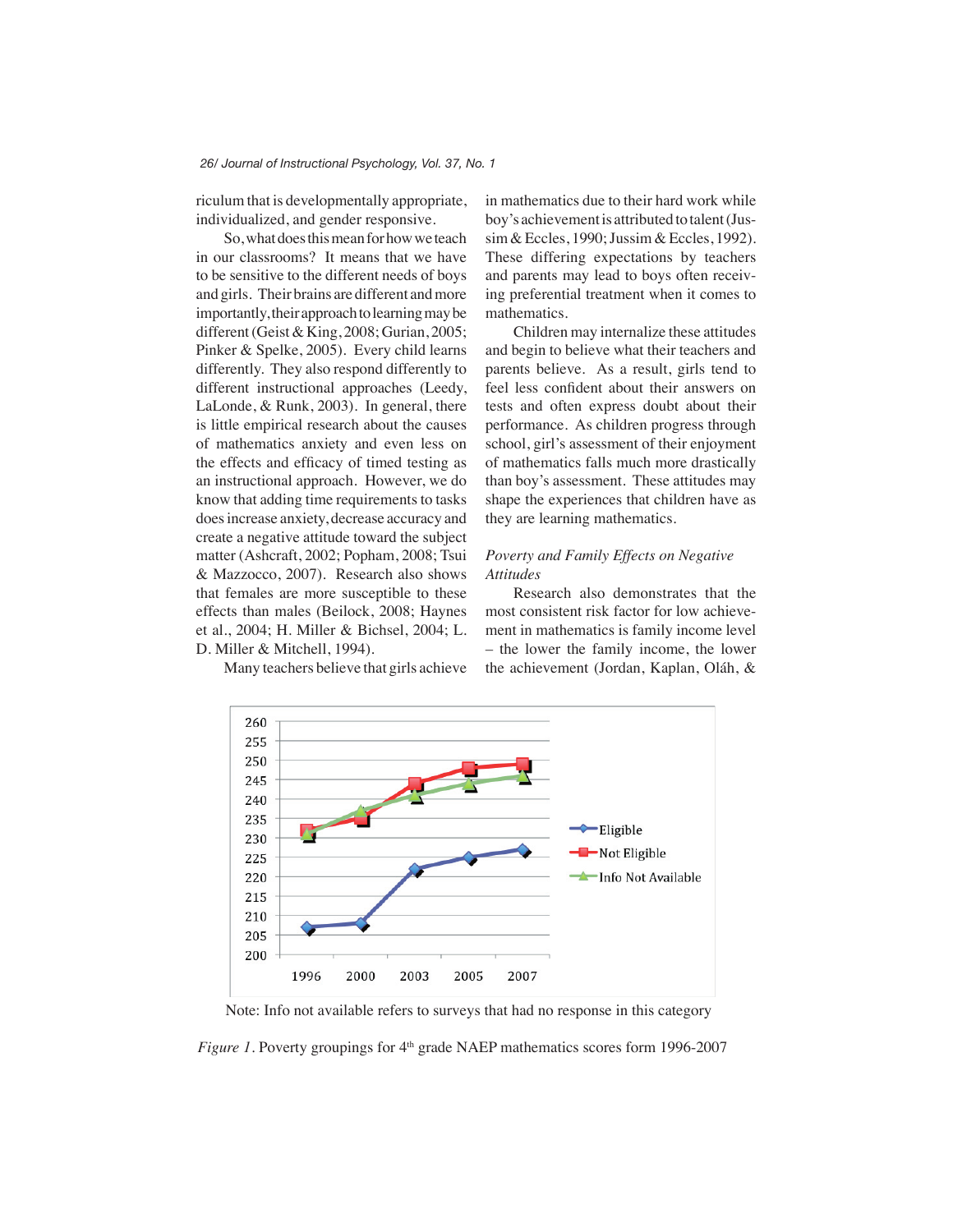Locuniak, 2006; Stipek & Ryan, 1997). There is also a link between parental attitudes toward mathematics, educational level and their child's level of math anxiety (Scarpello, 2007; Turner et al., 2002). On the NAEP mathematics assessment, children who are eligible for the USDA's free or reduced cost lunch program, regardless of ethnicity, scored 13 points below the national average and 22 points below those students that did not qualify for the program (Figure 1, National Center for Educational Statistics, 2007). While the figures show steady increases in scores over the 10-year period, the gap between "eligible" and "not eligible" student remains steady. These data support the contention that poverty is a significant risk factor for early mathematics achievement.

If we can assume that these differences are not a result of native potential, or some sort of genetic mathematical ability, then we must look for environmental variables to explain the intertwining outcomes of poor achievement and negative attitude toward mathematics (Alsup, 2005; Hopko et al., 2003; Popham, 2008; Scarpello, 2007). The NAEP data also suggests that lower educational attainment of parents is a risk factor for lower achievement (Barbarin et al., 2006; Duncan, 2007; Duncan, Ludwig, & Magnuson, 2007). When parent educational level is examined, there is a positive correlational decline in NAEP scores on the mathematics

portion of the test (Dobbs, Doctoroff, Fisher, & Arnold, 2006; National Center for Educational Statistics, 2007)

Similar results were found using the *Programme for International Student Assessment* (PISA) test administered by the *Organisation for Economic Co-operation and Development* (OECD) study (Figure 2) (Desruisseaux, 1995; Orginisation for Economic Co-operation and Development, 2007). The PISA is an internationally standardized assessment, jointly developed by participating countries and administered to 15-year-olds in schools in several countries including the U.S., Canada, Mexico, the U.K., Japan and most of Europe, to measure academic achievement of students.

Additionally, this data shows that the father's education level seems to have a greater effect in almost all groups. Yet studies have shown that a mother's attitude and encouragement toward mathematics was a significantly more important factor to children having a positive attitude toward mathematics and was liked to positive achievement in mathematics (Scarpello, 2007). The importance of family socialization and attitudes are evident in he research and the test scores on both the PISA and the NAEP.

It is hypothesized that both parents' educational attainment may have such a large effect on mathematical achievement because the mathematical environment in the home



*Figure 2.* PISA Scores by Mother and Father's education level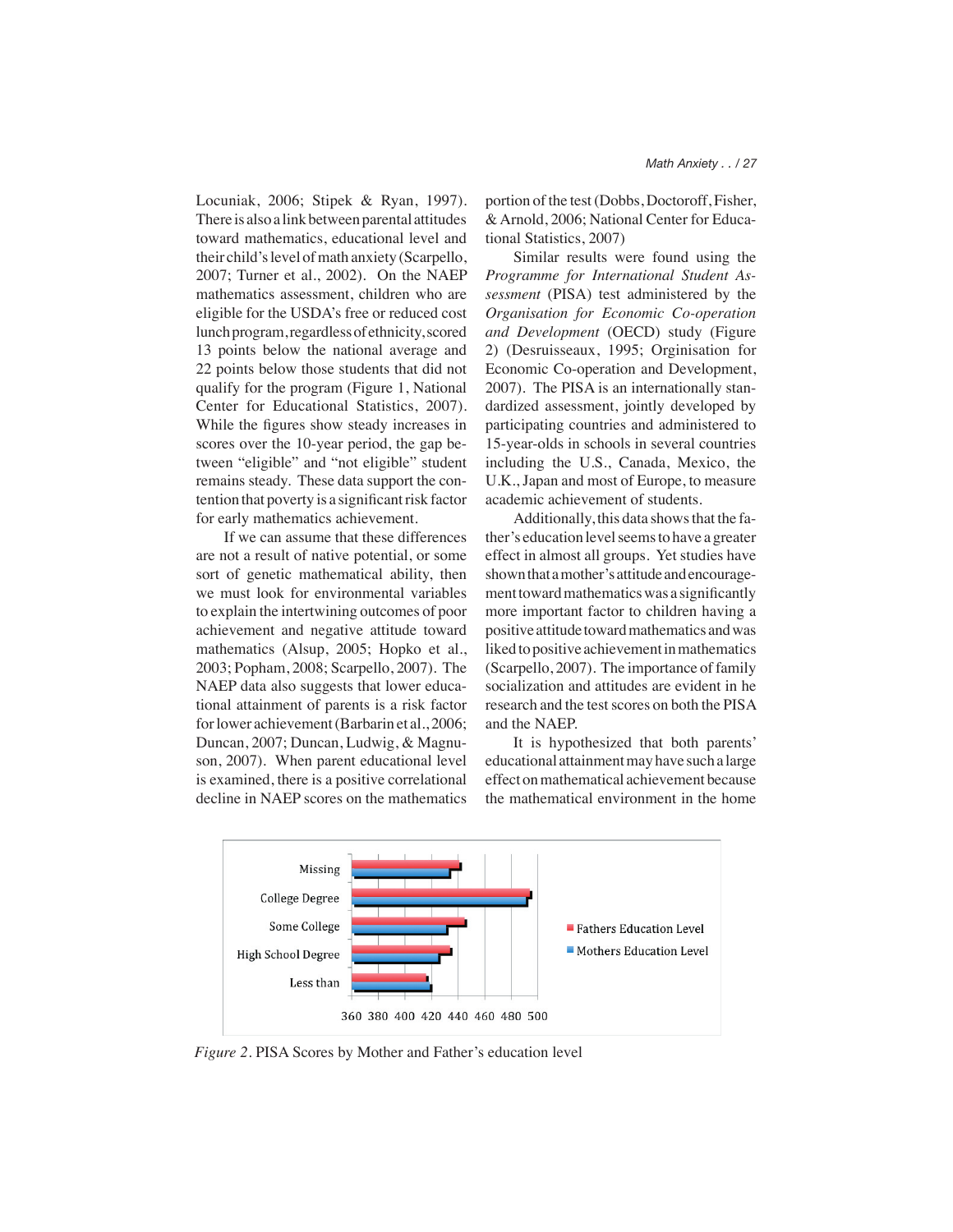may be less stimulating for families with low educational attainment (Jordan & Hanich, 2003; Jordan et al., 2006). The parents may have less knowledge of mathematical concepts, lower comfort level with mathematics and a negative attitude toward mathematics leading to math anxiety and an aversion to mathematics. This, in turn, could hinder their ability to encourage and support those concepts with their child. Parents may also not understand the importance of promoting emergent mathematics with their child in the early years, much as is done with literacy development (Geist, 2008).

In many rural locations in the United States, such as Appalachia, lower educational level and poverty is a double disadvantage for children and school districts. By contrast, statistics for inner city school districts show that although there is a large number of children in poverty, there is a higher mean educational attainment for their population within the school district. For example, six inner-city school districts (Columbus, Cincinnati, Cleveland, Toledo, Akron, and Dayton) have an average percentage of the population with a college degree or more of 23.7%, while an average of three representative school districts in Ohio's Appalachian region have an average of 13.1% with a college degree or more. (Ohio DOE Similar District Grouping, https://webapp2.ode.state.oh.us/similar\_districts/Similar\_Districts.asp).

The effect of high stakes methods such as timed tests on these "at-risk" groups are just some of the examples of how math anxiety and negative attitudes toward mathematics can effect achievement and progress in mathematics (Miller & Mitchell, 1994). Others who are not in these categories are also affected. Methods that emphasize the primacy of correct answers over concept development, competition and speed over understanding, and rote repetition over critical thinking will exacerbate the problems. Research has shown that these methods inherently create anxiety in children and adults. However, unlike general anxiety, mathematics anxiety has unique characteristics (Balogˇlu & Koçak, 2006) and can be traced back to some specific previous educational experiences (Ma, 2003).

#### *Teacher Influences*

One of the difficult problems to overcome is that by the time people become adults the damage is already done (Donelle, Hoffman-Goetz, & Arocha, 2007; Gresham, 2007; Liu, 2008). Our attitudes toward mathematics are set because of prior experiences. The early use of high stress techniques like timed tests instead of more developmentally appropriate and interactive approaches lead to a high incidence of math anxiety. Williams (2000), compared two methods of learning multiplication facts in order to develop speed and accuracy with a seventh grade enrichment class, which met for seven weeks during the school year. As part of the curriculum, students were provided with activities to refine their basic math skills. The class was divided into two groups with one group receiving paper and pencil practice with "Minute Madness" worksheets (control group), and the other group using the drill and practice software, "Multiplication Puzzles" (treatment group) computers. The results indicated that there was a significant increase in the number of problems correctly answered on the post-test by the treatment group that used "Multiplication Puzzles" on the computer, whereas mean scores for the pencil and paper group did not indicate a significant improvement in the development of their multiplication skills.

Jackson & Leffingwell (1999), investigated the types of instructor behavior that created or exacerbated mathematics anxiety in students. It also tried to assess the grade level at which mathematics anxiety first occurred in these students. They found was that teacher behavior was a prime determinant of math anxiety and that it is usually evident early on in the primary grades.

Many teachers of young people feel uncomfortable teaching mathematics because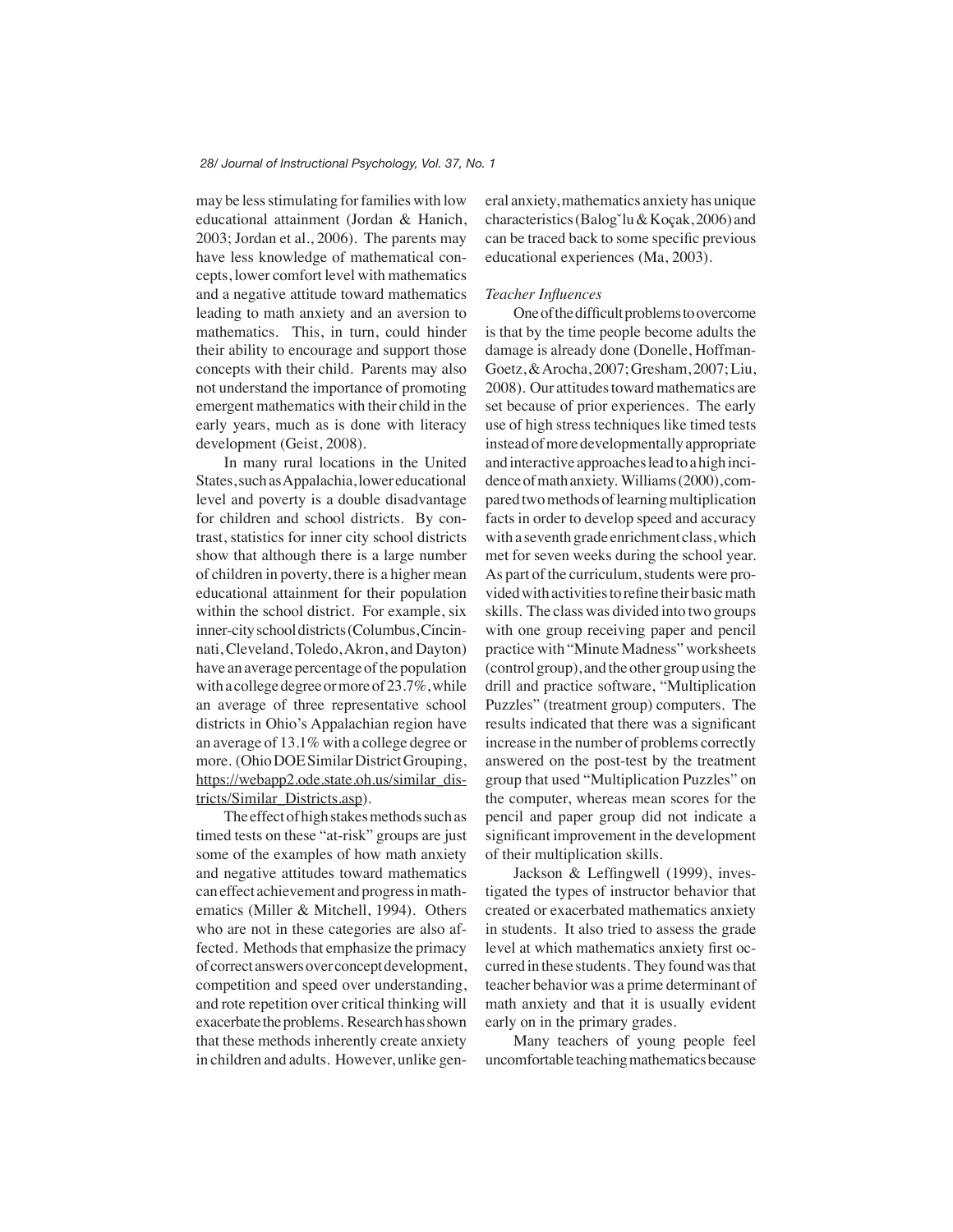they do not like mathematics themselves. Many also feel that they are not good at mathematics and therefore feel uncomfortable teaching it to their students (Burns, 1998; Stuart, 2000). Many teachers who have math anxiety themselves inadvertently pass it on to their students.

Math anxiety does not come from the mathematics itself but rather from the way math is presented in school and may have been presented to teachers as a children (Stuart, 2000).

### Conclusion

 I can personally remember a chart posted prominently in the classroom with all the students names in a column down the right hand side of the chart. As we progressed through the year, we had daily timed mathematics tests on addition (or was it multiplication? I can't remember). If we completed all 20 problems in 1 minute, we got a star next to our name and got to move on the next level test. If you did not finish in time (with all the answers correct, of course), we got no star and had to retake the test the next day and subsequent days, until we passed it and finally earned our star. Near the middle of the year, everyone could see, by looking at the chart, which students had more stars and which students had the fewest stars. As you can imagine, those of us with the fewest stars began to really hate math and really stress out whenever it came time for the test.

Overcoming math anxiety means examining how we teach mathematics in our classrooms. This issue is of major concern to our economy, to a child's future employment and their success in higher education. Mathematics is seen as an important factor in a vital global economy. Creating a country of "mathophobes" does not bode well for us in the uncertain global economy of the future. Elementary and High School students may chose to take less mathematics or lower level mathematics because of a negative attitude toward mathematics. This could lead them

to choose not to pursue higher education. For those that do pursue higher education, the research shows that college mathematics instructors are concerned by the high levels of aversion to mathematics that is seen (Gresham, 2007; Liu, 2008; Rameau & Louime, 2007; Ruffins, 2007; Walsh, 2008).

There are curricular alternatives that can lessen mathematics anxiety. Current and future teachers should seek out these methods and embrace them whole-heartedly. If we remember our experiences with mathematics as I have done above, it should motivate us to make a change. We must remember the words of the poet George Santayana: "Those who cannot remember the past are condemned to repeat it."

#### *References*

- Alsup, J. (2005). A comparison of constructivist and traditional instruction in mathematics. *Educational Research Quarterly, 28*(4), 3-17.
- Arnold, D. H., Fisher, P. H., Doctoroff, G. L., & Dobbs, J. (2002). Accelerating math development in head start classrooms. *Journal of Educational Psychology, 94*(4), 762.
- Ashcraft, M. H. (2002). Math anxiety: Personal, educational, and cognitive consequences. *Current Directions in Psychological Science, 11*(5), 181-185.
- Balogˇlu, M., & Koçak, R. (2006). A multivariate investigation of the differences in mathematics anxiety. *Personality & Individual Differences, 40*(7), 1325-1335.
- Barbarin, O., Bryant, D., McCandies, T., Burchinal, M., Early, D., Clifford, R., et al. (2006). Children enrolled in public pre-K: The relation of family life, neighborhood quality, and socioeconomic resources to early competence. *American Journal of Orthopsychiatry, 76*(2), 265-276.
- Beilock, S. L. (2008). Math performance in stressful situations. *Current Directions in Psychological Science, 17*(5), 339-343.
- Bielinski, J., & Davison, M. L. (2001). A sex difference by item difficulty interaction in multiple-choice mathematics items administered to national probability samples. *Journal of Educational Measurement, 38*(1), 51.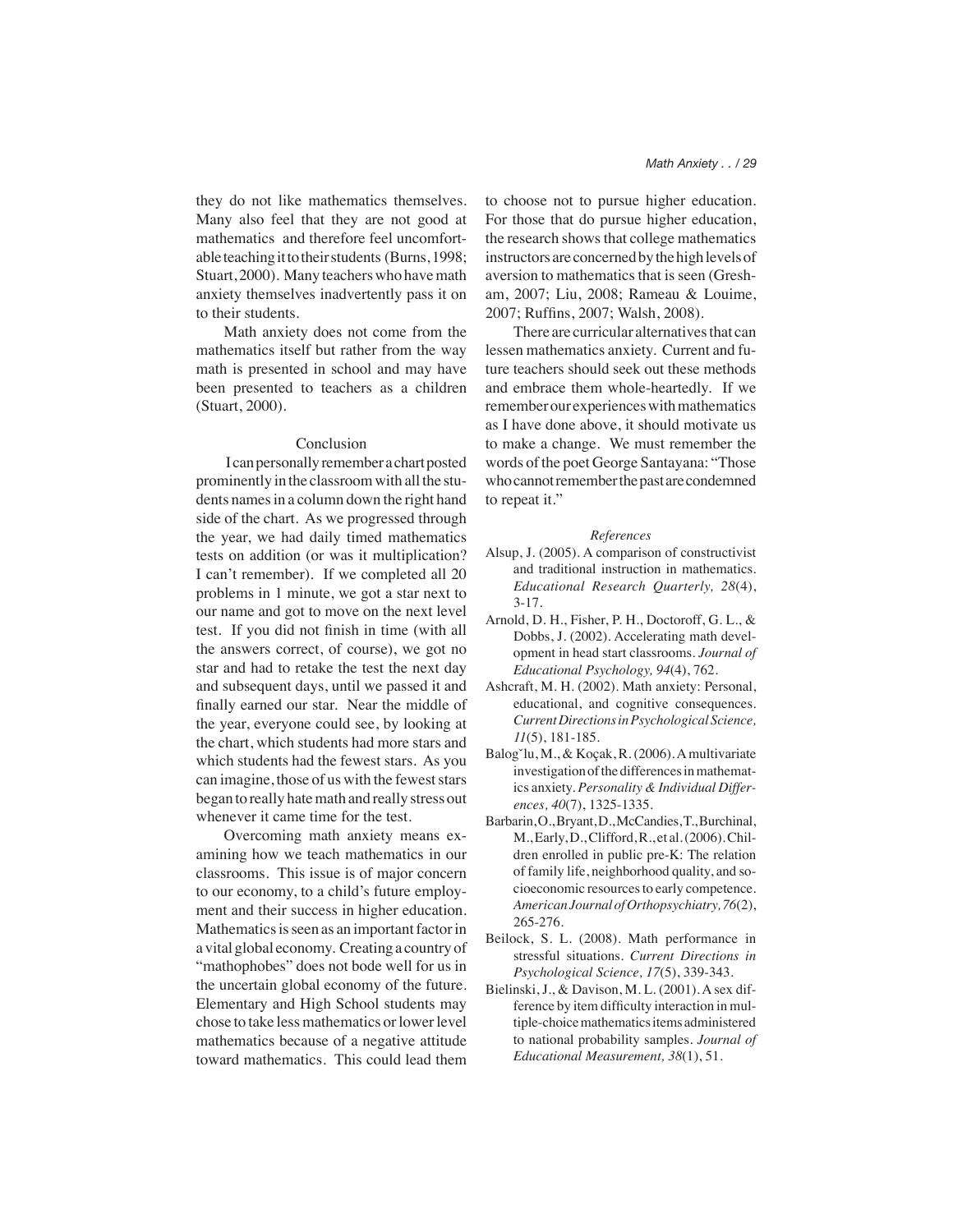- Boaler, J. (2002). Paying the price for "sugar and spice": Shifting the analytical lens in equity research. *Mathematical Thinking and Learning, 4*(2/3), 127.
- Burns, M. (1998). *Math facing an american phobia*. Sausalito, CA: Math Solutions Publications.
- Cates, G. L., & Rhymer, K. N. (2003). Examining the relationship between mathematics anxiety and mathematics performance: An instructional hierarchy perspective. *Journal of Behavioral Education, 12*(1), 23-34.
- Desruisseaux, P. (1995). OECD study shows disparity in education. *Chronicle of Higher Education, 41*(32), A50.
- Dobbs, J., Doctoroff, G. L., Fisher, P. H., & Arnold, D. H. (2006). The association between preschool children's socio-emotional functioning and their mathematical skills. *Journal of Applied Developmental Psychology, 27*(2), 97-108.
- Donelle, L., Hoffman-Goetz, L., & Arocha, J. F. (2007). Assessing health numeracy among community-dwelling older adults. *Journal of Health Communication, 12*(7), 651-665.
- Duncan, G. J. (2007). High-quality preschool as antipoverty. *American Prospect, 18*(5), A20-A21.
- Duncan, G. J., Ludwig, J., & Magnuson, K. A. (2007). Reducing poverty through preschool interventions. *Future of Children, 17*(2), 143-160.
- Geist, E. (2008). *Children are born mathematicians: Encouraging and supporting development in young children* (1e ed.). Upper Salle River, NJ: Prentice Hall.
- Geist, E. (2003a). Children are born mathematicians. *Young Children,*
- Geist, E. (2003b). Infants and toddlers exploring mathematics. *Young Children, 58*(1), 10-12.
- Geist, E. A. (2000). Lessons from the TIMSS videotape study. *Teaching Children Mathematics, 7*(3), 180.
- Geist, E. A., & King, M. (2008). Different, not better: Gender differences in mathematics learning and achievement. *Journal of Instructional Psychology, 35*(1; 1), 43-52.
- Gresham, G. (2007). A study of mathematics anxiety in pre-service teachers. *Early Childhood Education Journal, 35*(2), 181-188.
- Gurian, M. (2005). *The minds of boys : Saving our sons from falling behind in school and life / michael gurian and kathy stevens* (1st ed ed.). San Francisco, CA : Jossey-Bass.
- Haynes, A. F., Mullins, A. G., & Stein, B. S. (2004). Differential models for math anxiety in male and female college students. *Sociological Spectrum, 24*(3), 295-318.
- Hopko, D. R., McNeil, D. W., Lejuez, C. W., Ashcraft, M. H., Eifert, G. H., & Riel, J. (2003). The effects of anxious responding on mental arithmetic and lexical decision task performance. *Journal of Anxiety Disorders, 17*(6), 647.
- Jackson, C. D., & Leffingwell, R. J. (1999). The role of instructors in creating math anxiety in students from kindergarten through college. *Mathematics Teacher, 92*(7), 583.
- Jordan, N. C., & Hanich, L. B. (2003). Characteristics of children with moderate mathematics deficiencies: A longitudinal perspective. *Learning Disabilities Research & Practice (Blackwell Publishing Limited), 18*(4), 213.
- Jordan, N. C., Kaplan, D., Oláh, L. N., & Locuniak, M. N. (2006). Number sense growth in kindergarten: A longitudinal investigation of children at risk for mathematics difficulties. *Child Development, 77*(1), 153-175.
- Jussim, L., & Eccles, J. S. (1990). *Expectancies and social issues*. New York: Plenum Pub. Corp. for the Society for the Psychological Study of Social Issues.
- Jussim, L., & Eccles, J. S. (1992). *Teacher expectations II: Construction and reflection of student achievement* American Psychological Association.
- Leedy, M. G., LaLonde, D., & Runk, K. (2003). Gender equity in mathematics: Beliefs of students, parents, and teachers. *School Science and Mathematics, 103*(6), 285.
- Lewis, A. (2001). *Add it up: Using research to improve education for low-income and minority students*
- Lewis, T. (2005). Facts + fun = fluency. *Teaching Children Mathematics, 12*(1), 8-11.
- Liu, F. (2008). Impact of online discussion on elementary teacher candidates' anxiety towards teaching mathematics. *Education, 128*(4), 614-629.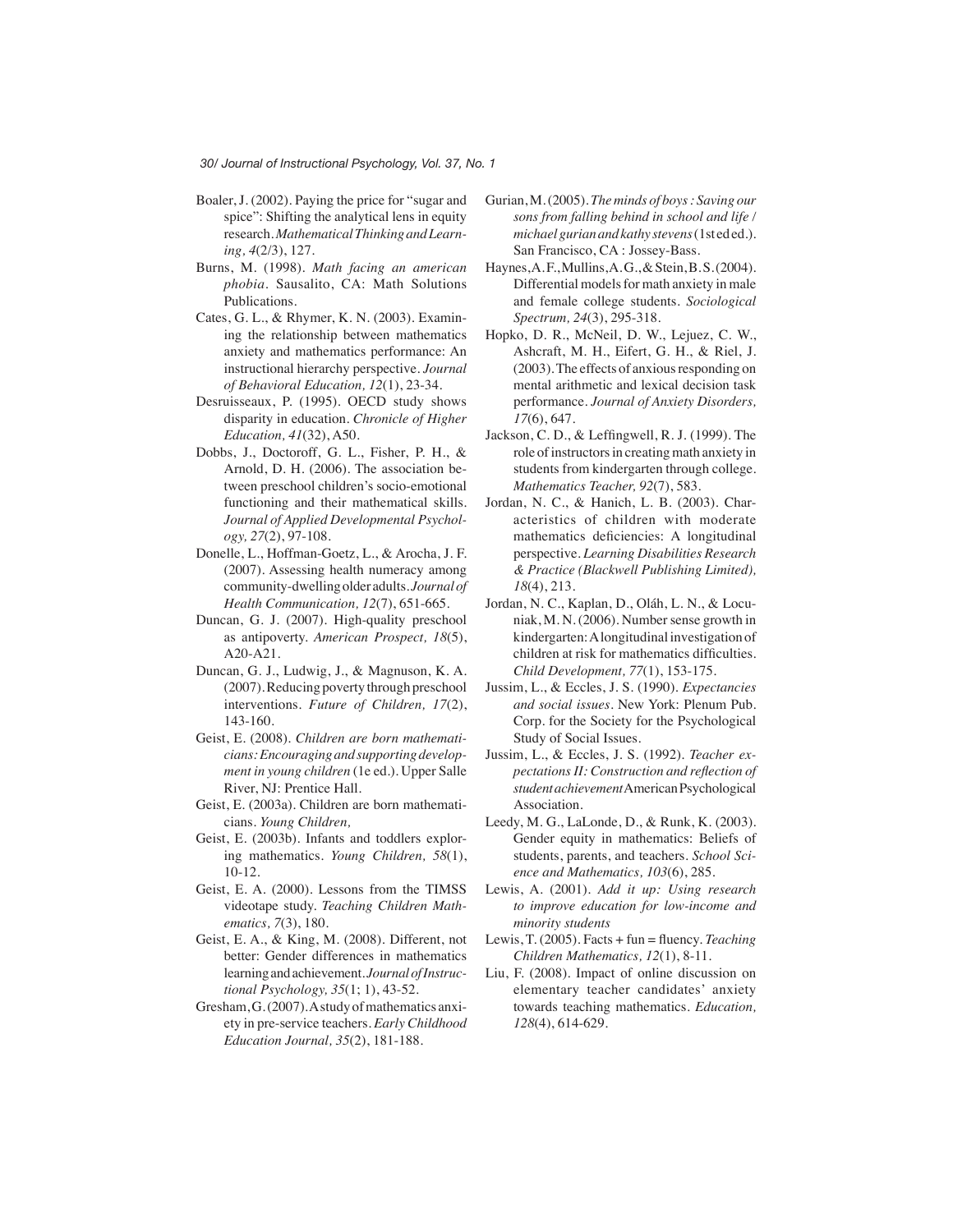- Ma, X. (2003). Effects of early acceleration of students in mathematics on attitudes toward mathematics and mathematics anxiety. *Teachers College Record, 105*(3), 438-464.
- Miller, H., & Bichsel, J. (2004). Anxiety, working memory, gender, and math performance. *Personality & Individual Differences, 37*(3), 591-606.
- Miller, L. D., & Mitchell, C. E. (1994). Evaluation achievement in mathematics: Exploring the gender biases of timed testing. *Education, 114*(3), 436-438.
- National Center for Educational Statistics. (2007). *NAEP data explorer*
- Orginisation for Economic Co-operation and Development. (2007). *Education at a glance - 2007* OECD.
- Pinker, S., & Spelke, E. (2005). Are gender differences in math and science innate? *CQ Researcher, 15*(19), 461-461.
- Popham, W. J. (2008). Timed tests for tykes? *Educational Leadership, 65*(8), 86-87.
- Rameau, P., & Louime, C. (2007). *Mathematics phobia: Are the mathematical sciences a pothole in the road of life?* Indian Academy of Sciences.
- Ruffins, P. (2007). A real fear. *Diverse: Issues in Higher Education, 24*(2), 17-19.
- Scarpello, G. (2007). Helping students get past math anxiety. *Techniques: Connecting Education & Careers, 82*(6), 34-35.
- Stipek, D. J., & Ryan, R. H. (1997). Economically disadvantaged preschoolers: Ready to learn but further to go. *Developmental Psychology, 33*(4), 711.
- Stuart, V. B. (2000). Math curse or math anxiety? *Teaching Children Mathematics, 6*(5), 330.
- Thilmany, J. (2004). Beating math anxiety. *Mechanical Engineering, 126*(12), 18-18.
- Titu, A., Gallian, J., Kane, J. & Mertz, J. (2008) Cross-Cultural Analysis of Students with Exceptional Talent in Mathematical Problem Solving. *Notices of the American Mathematical Society*, *55*(10), 1248-1260
- Tsui, J. M., & Mazzocco, M. M. M. (2007). Effects of math anxiety and perfectionism on timed versus untimed math testing in mathematically gifted sixth graders. *Roeper Review, 29*(2), 132-139.
- Turner, J. C., Meyer, D. K., Anderman, E. M., Midgley, C., Gheen, M., Yongjin Kang, et al. (2002). The classroom environment and students' reports of avoidance strategies in mathematics: A multimethod study. *Journal of Educational Psychology, 94*(1), 88.
- Waanders, C., Mendez, J. L., & Downer, J. T. (2007). Parent characteristics, economic stress and neighborhood context as predictors of parent involvement in preschool children's education. *Journal of School Psychology, 45*(6), 619-636.
- Walsh, K. A. (2008). The relationship among mathematics anxiety, beliefs about mathematics, mathematics self-efficacy, and mathematics performance in associate degree nursing students. *Nursing Education Perspectives, 29*(4), 226-229.
- Williams, L. P. (2000). The effect of drill and practice software on multiplication skills: "multiplication puzzles" versus "the mad minute.".